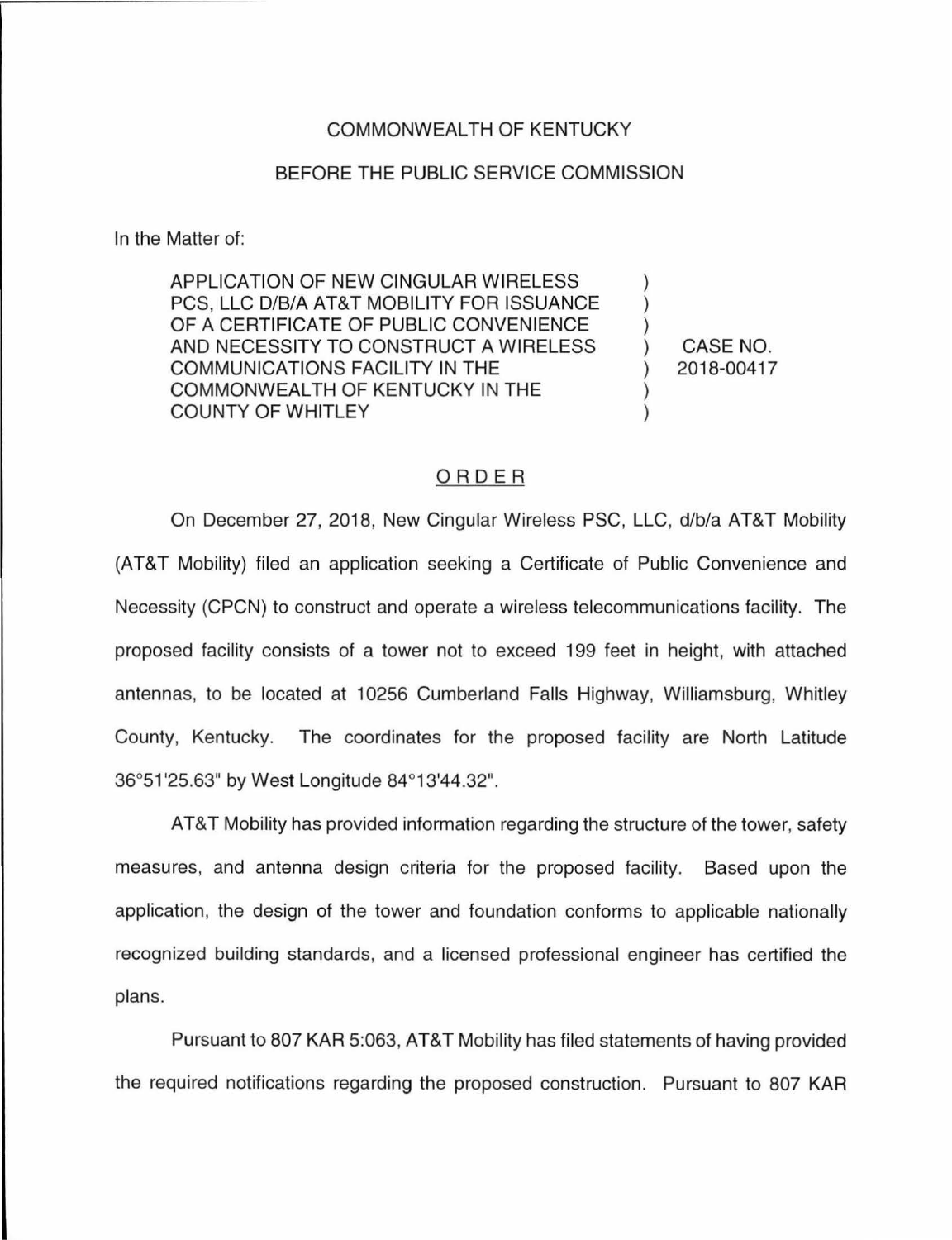5:063, AT&T Mobility has filed evidence that the county judge/executive and all property owners within 500 feet and contiguous to the cell site have been notified of the proposed construction. The notices solicited any comments and informed the recipients of their right to request intervention. As of the date of this Order, no public comments or requests for intervention have been received.

AT&T Mobility filed evidence that permits were not required by the Federal Aviation Administration and the Kentucky Airport Zoning Commission.

The Commission, having considered the evidence of record and being otherwise sufficiently advised, finds that AT&T Mobility has demonstrated that a facility is necessary to provide adequate utility service and, therefore, a CPCN to construct the proposed facility should be granted.

Pursuant to KRS 278.280, the Commission is required to determine proper practices to be observed when it finds, upon complaint or on its own motion, that the facilities of any utility subject to its jurisdiction are unreasonable, unsafe, improper, or insufficient. To assist the Commission in its efforts to comply with this mandate, AT&T Mobility should notify the Commission if the antenna tower is not used to provide service in the manner set out in the application and this Order. Upon receipt of such notice, the Commission may, on its own motion, institute proceedings to consider the proper practices, including removal of the unused antenna tower, which should be observed by AT&T Mobility.

IT IS THEREFORE ORDERED that:

1. AT&T Mobility is granted a CPCN to construct a wireless telecommunications facility. The proposed facility consists of a tower not to exceed 199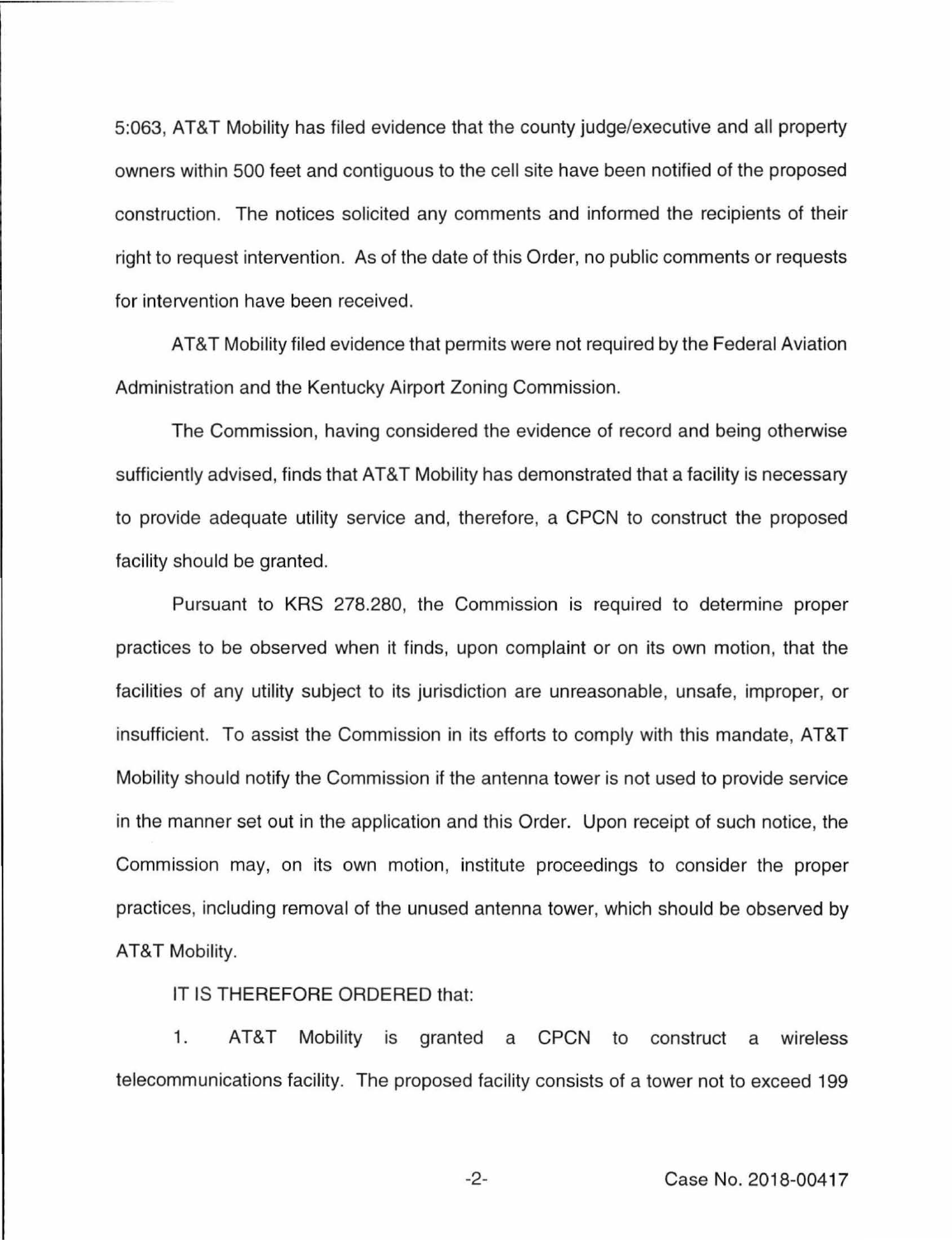feet in height, with attached antennas, to be located at 10256 Cumberland Falls Highway, Williamsburg, Whitley County, Kentucky. The coordinates for the proposed facility are North Latitude 36°51 '25.63" by West Longitude 84°13'44.32".

2. AT&T Mobility shall immediately notify the Commission in writing if, after the antenna tower is built and utility service is commenced, the tower is not used for a period of three months in the manner authorized by this Order.

3. Documents filed, if any, in the future pursuant to ordering paragraph 2 herein shall reference this case number and shall be retained in the post-case correspondence file.

4. This case is closed and removed from the Commission's docket.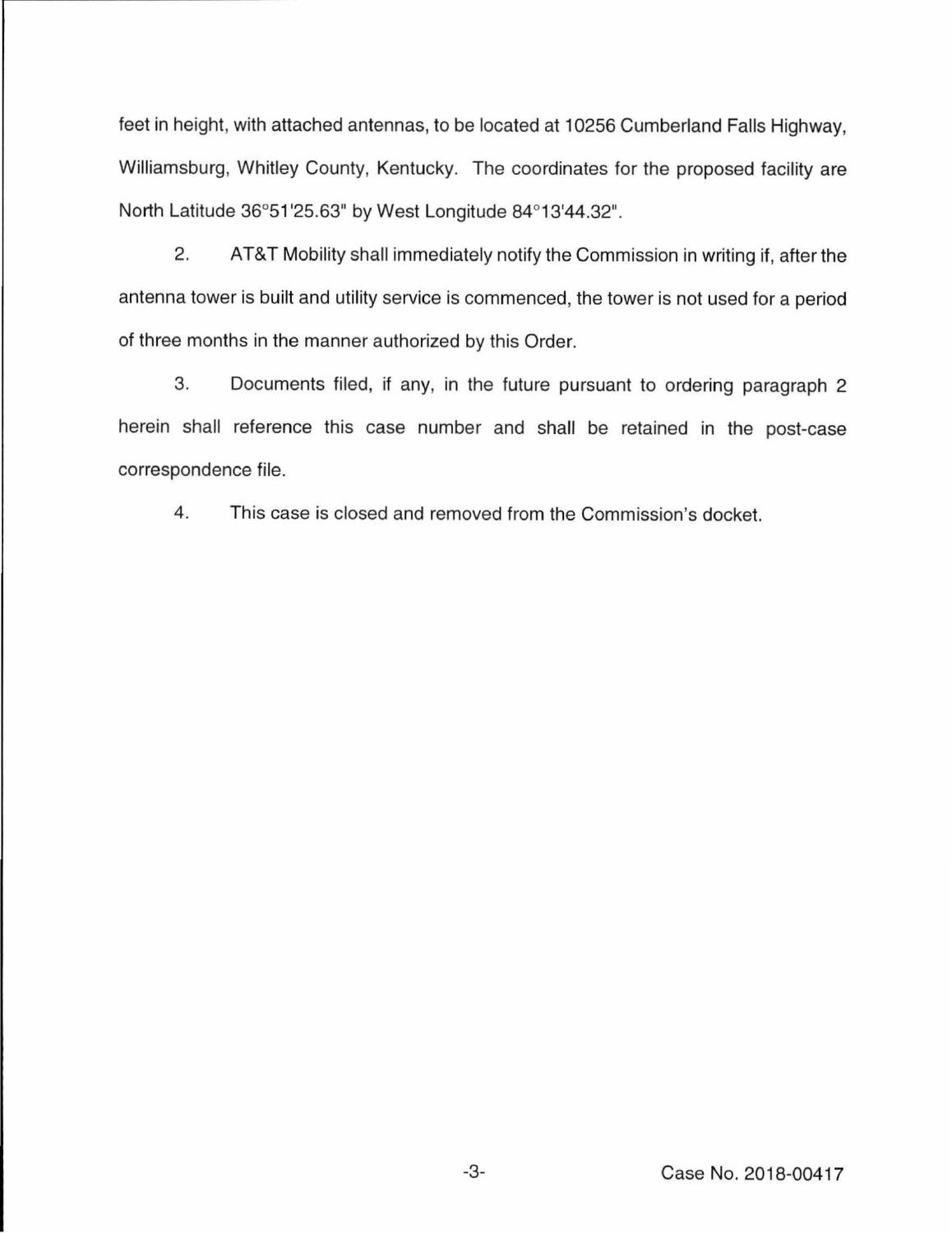By the Commission



ATTEST:

 $X. y$  $map="$ 

Executive Director

Case No. 2018-00417